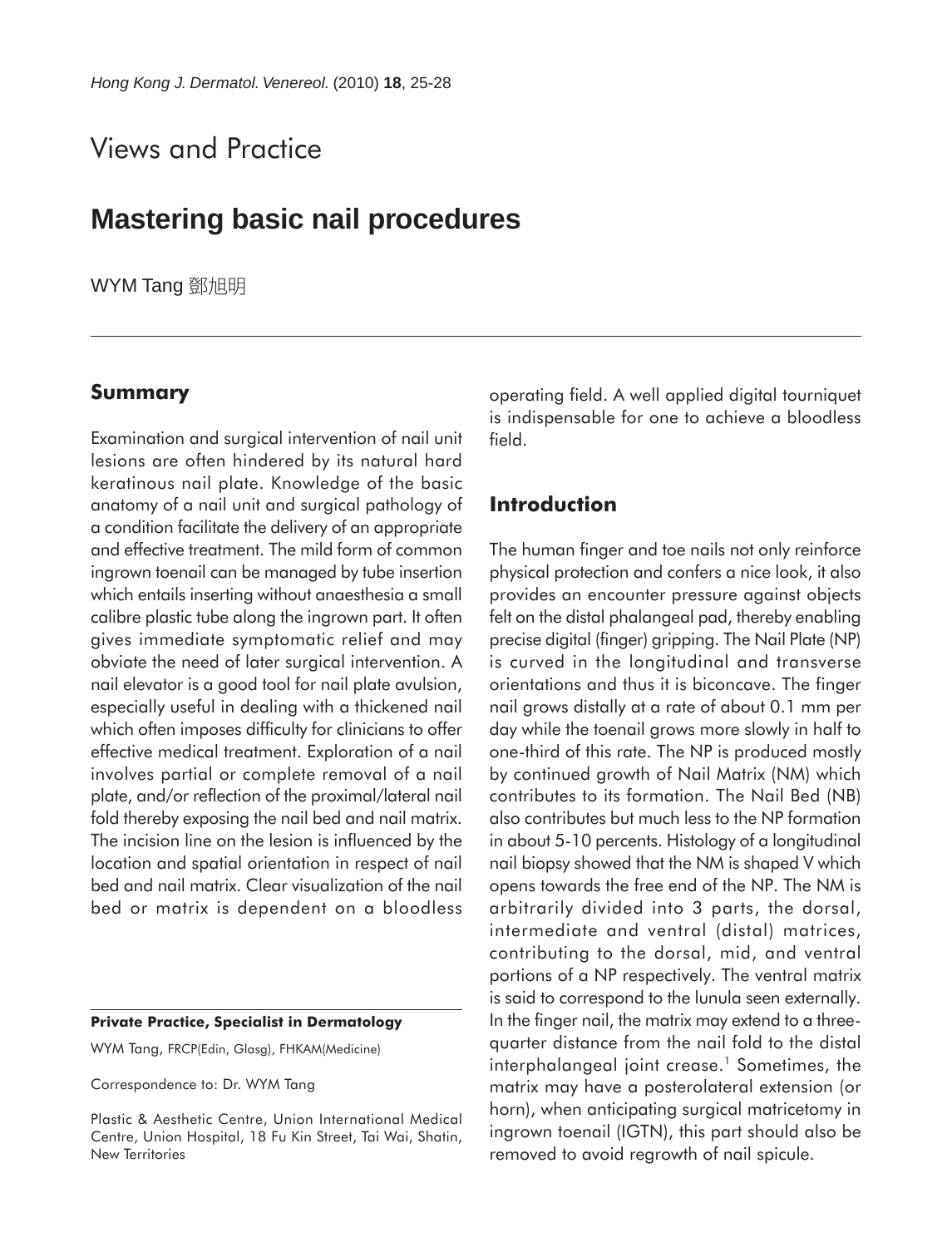## **Procedures**

#### *Tube insertion: a non-invasive treatment of simple IGTN*

Simple in "simple IGTN" means that the nail is not congenitally abnormal and the ingrown is not consequent to or complicated by an infection, nor is there an excessive granulation tissue. In the author's experience, many early cases of IGTN belong to this group. This is also labeled as Stage 1 IGTN which is characterized by erythema with only slight edema but no infection or excessive granulation tissue. Many clinicians treat this stage of IGTN conservatively with warm soaks, topical antibiotics, or insertion of cotton wool pledget or dental floss.2 Insertion of a tube splint (similar procedure named as gutter treatment by Murray WR<sup>3</sup>) is non invasive, it will not create a wound or cause bleeding. No anaesthesia is needed. What a clinician needs is a small clean plastic tube. This can be made by splitting a CH 08 sterile Nelaton catheter or some other similar material. The affected nail is cleansed with Aqueous Hibitane, and then insert the tube with the split side accommodates the lateral edge of the nail plate (Figure 1). This splint is pushed gently with some pressure along the lateral nail fold as far proximal as possible. The technique is simple and the detail is described elsewhere.4



**Figure 1.** Bilateral ingrown big toe nails. The nail plate edges are sleeved by plastic tubes.

#### *Nail avulsion*

In my practice, the procedure is useful in 3 situations: in onychomycosis, in thickened nail not responding to topical treatment and in the exploration for nail apparatus pathology. In patients with suspected onychomycosis but repeated clipping of nail did not reveal any microscopic or cultural features of fungal infection, nail avulsion and sending nail plate for histological examination with PAS stain may shed light to the diagnosis. For onychomycosis already confirmed microbiologically, it is known that a thickened onychomycotic toenail is less responsive to even prolonged systemic antifungal agents. Removal of a grossly diseased nail and trimming away of any diseased nail bed tissue in this situation serves to debulk the disease load, thereby enhancing subsequent topical and/or systemic therapy. Nail avulsion is also a surgical therapy for a thickened and disfigured nail not responding to topical and/ or systemic therapy irrespective of the underlying cause. Lastly, removal of whole or a part of a NP is needed to facilitate exploration for a NB or NM pathology.

Like other surgical procedures, patients with bleeding diasthesis should have the clotting profile corrected before surgery. While immunosuppression and peripheral vascular disease carry a theoretical increased risk of morbidity, the procedure is not absolutely contraindicated in these patients, in fact, immunosuppressed patients may give a poorer response to medical therapy for onychomycosis and surgical treatment in them for single nail disease becomes the treatment of choice. Based on my experience on a few tens of patients (unpublished data), there are no significant postoperative complications other than pain but none of these patients had preceding vascular compromise. Clinicians should evaluate every case and assess for a balance between the risk and benefit.

Often, complete nail avulsion is performed for an onychomycotic toenail. Removal of a NP is easy but full explanation on the pros and cons of the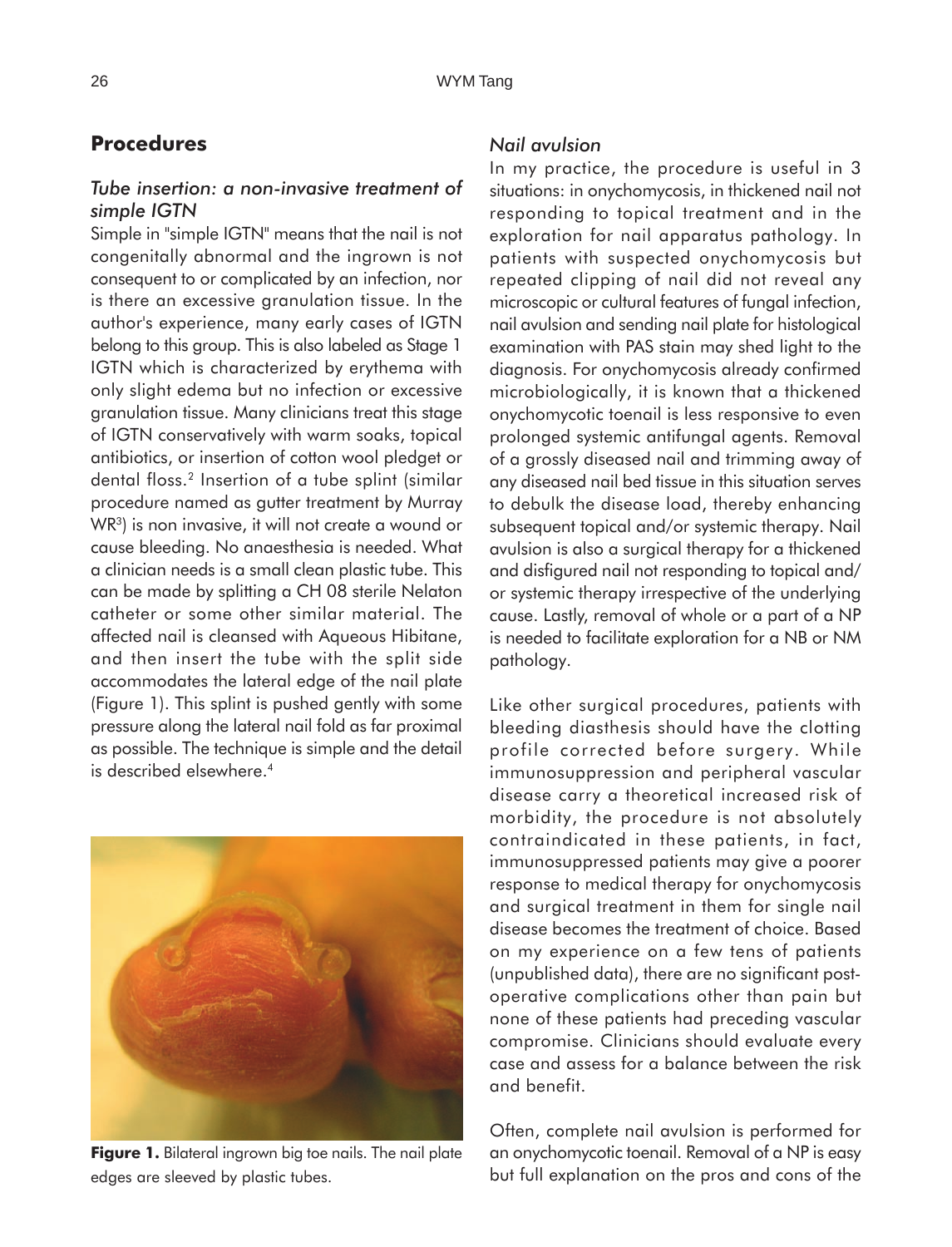procedure should be given to all patients who are initially often scared to hear about the procedure and worry that the procedure would cause significant pain and permanent disability. I usually compare the procedure to a tooth extraction and that loss of a tooth is permanent while replenishment of a NP after a nail avulsion is the rule.

Plain 2% lignocaine contained in an insulin syringe is sufficient. Do a ring block anaesthesia with supplemental dose on the proximal and lateral nail folds if necessary. In most cases, 1 millilitre of the local anaesthesia is sufficient for one nail. No adrenaline or tourniquet is needed. A nail elevator or dental spatula is preferred by me and is useful in surgical avulsion. However, there are advocates for the use of a mosquito hemostat.<sup>5</sup> First, insert the nail elevator to free the dorsal nail plate from the PNF. The next step is to free the NP from the underlying NB and NM, and from the lateral nail fold. After the NP is freed, it is grasped by a hemostat or a needle holder. The NP is rocked side to side for complete removal. A small scissors may be used to cut the residual soft tissue attachment. The distal approach procedure is commonly used, i.e., the elevator is inserted at the hyponychium to reach the distal NP-NB interface. However, in the event that there is gross distal subungual hyperkeratosis hindering insertion of the elevator, the proximal approach can be adopted. The nail elevator separates the proximal nail fold from the NP, then insert from beneath the PNF to separate the nail plate from the nail matrix. This approach may cause more trauma to the NM and should be used only when the distal approach is not suitable.

#### *Exploration of the NB and NM*

Removal of part or whole of the hard keratinous NP exposes underlying NB and NM tissue, thereby facilitating further procedural management. Using a hot biopsy punch to drill a hole in the NP to gain access to a subungual lesion is advocated by some and written in books. However, I do not find the procedure easy or successful using the facilities that are commonly found in most clinics.

The use of an English nail splitter eases cutting and removal of a NP. Next, when incision is to be done on the NB, a longitudinal incision produces the least damage to the NB tissue compared to a transverse one; on the other hand, a transverse incision on the nail matrix rather than a longitudinal one would result in the least damage and hence lower the risk of NP deformity. A wound in the NB or NM of width less than 3 mm enables easier closure. A big wound in NB and NM requires undermining for closure, there is also higher incidence of scarring and deformity of NP. Wide excision of NB/NM requires full thickness skin grafting, which relies on the expertise of a hand surgeon.

For a longitudinal nail biopsy, it is more difficultly with the NP in-situ. Therefore, in most instances, a part or whole of the NP is avulsed before the actual biopsy procedure. The extent of the incision would be dependent on the size of the lesion and the need for complete excision. For example, for chronic onycholysis, a small NB specimen is enough; but for longitudinal melanonychia, removal of the whole lesion may be contemplated (Figure 2). It is noted that a melanocytic lesion which causes a longitudinal melanonychia mostly arises in the NM, and this may extend far proximally from the PNF.

Exploration of a lesion which lies distal to the PNF needs removal of the NP. But to search for a lesion which lies deep and proximal to the PNF margin needs reflection of the latter to expose the deep



**Figure 2.** A good quality longitudinal nail biopsy harvesting the whole nail matrix (nail plate removed).